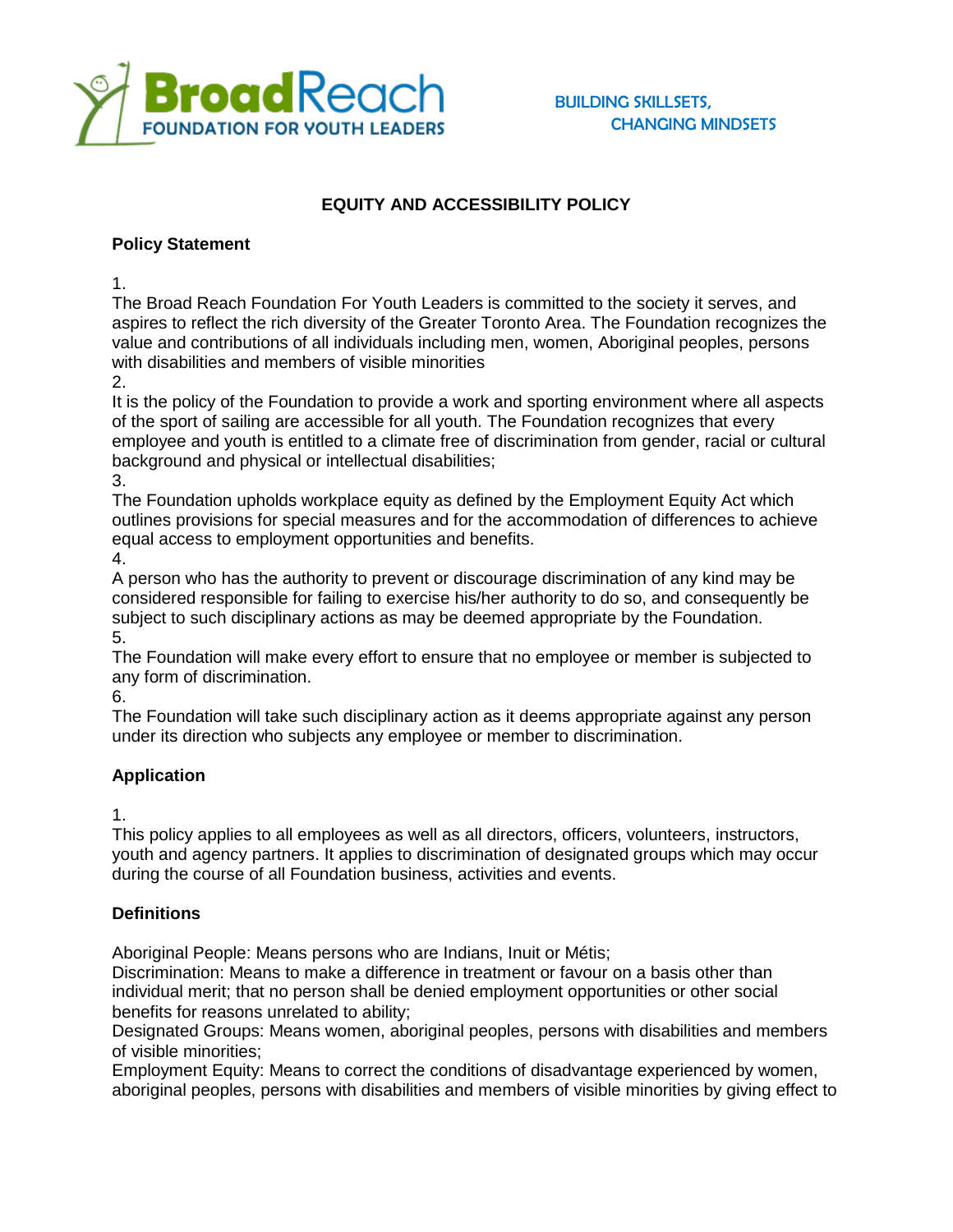the principle that equity means more than treating persons in the same way but also requires special measures and the accommodation of differences;

Members of Visible Minorities: Means persons, other than aboriginal peoples, who are non-Caucasian in race or non-white in colour;

Persons with Disabilities: Means persons who have a long-term or recurring physical, mental, sensory, psychiatric or learning impairment and who

(a) consider themselves to be disadvantaged in employment by reason of that impairment, or

(b) believe that an employer or potential employer is likely to consider them to be disadvantaged in employment by reason of that impairment,and includes persons whose functional limitations owing to their impairment have been accommodated in their current job or workplace;

## **Confidentiality**

1.

The privacy and confidentiality of all persons will always be respected and upheld. The Foundation recognizes the interests of both the complainant and the respondent in keeping any related matter confidential.

2.

The Foundation will not disclose the name of any persons involved in a claim against equity or accessibility, or the circumstance related to the situation to any person except where disclosure is necessary for the purpose of investigating the claim and /or taking disciplinary action.

### **Roles and responsibilities**

1.

Principle:

The ultimate responsibility for dealing with an equity or accessibility claim rests with the Board of Directors.

2.

Management will:

a)

inform any person under its direction of the Foundation Equity and Accessibility Policy; b)

provide clarification of what constitutes discrimination of designated groups as defined by the policy;

c)

inform any person under its direction of procedures for handling complaints;

d)

initiate action without waiting for an individual complaint when discriminatory behaviour is known to be taking place. To do otherwise will constitute misconduct on the part of the supervisor and e)

upon receipt of a formal complaint;

•inform the President and the Executive Director (the President of the Foundation if the matter involves the Executive Director)

•inform the alleged discriminator, supervisor, complainant and the President, in writing as to what action or investigation is to take place;

•inform the complainant, the alleged discriminator and the President of the outcome of any action or investigation, in writing.

3.

Executive Director will: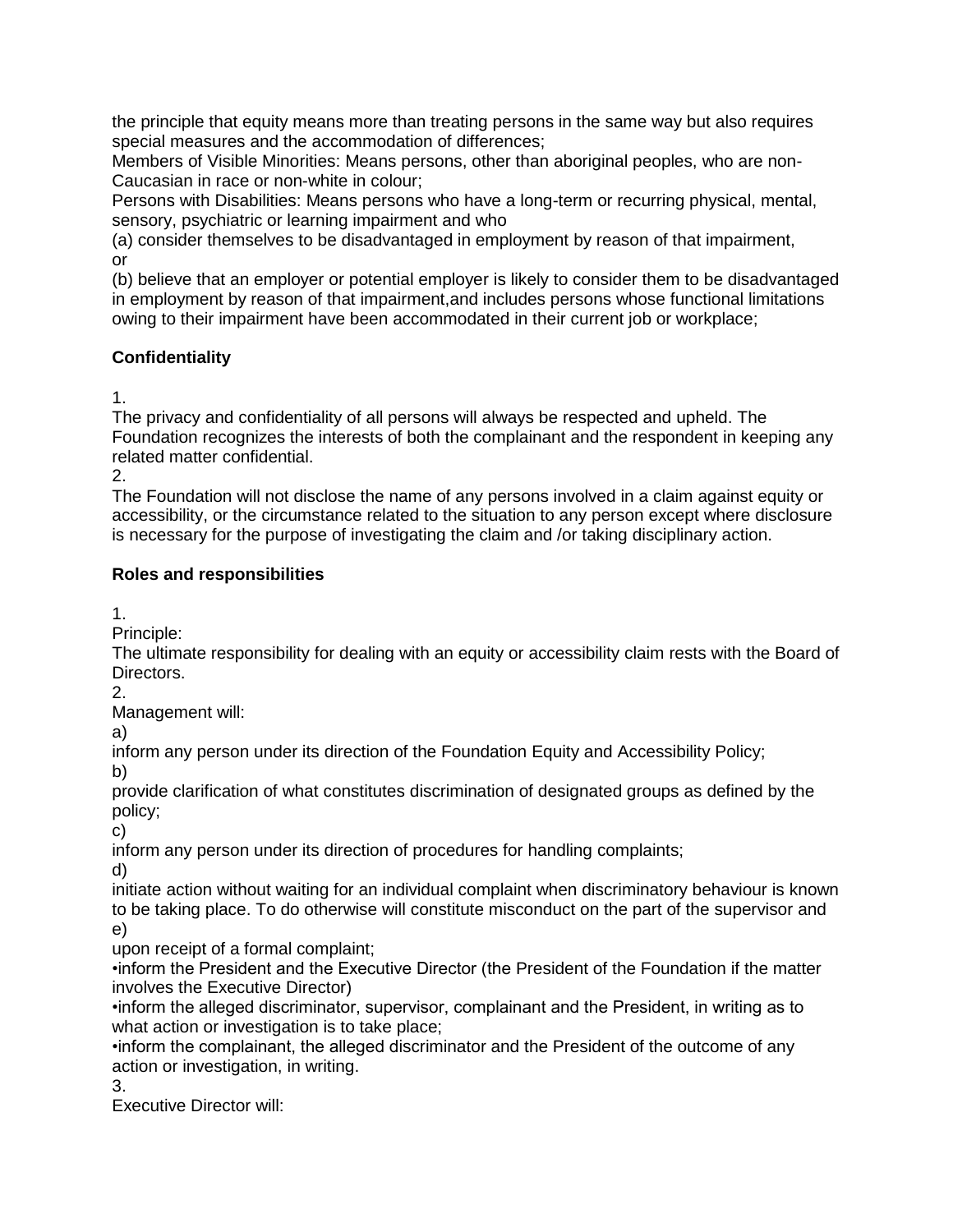a)

Provide informal advice or guidance to employees, supervisors, volunteers and instructors as required or requested on matters of discrimination of designated groups.

b)

Assist supervisors in any investigation of formal complaints.

#### **Complaint Procedure**

1.

A person who experiences discrimination is encouraged to make it known to the discriminator that the behaviour is offensive, and contrary to this policy.

2.

If confronting the discriminator is not possible, or if after confronting the discriminator the issue is not resolved within 7 days, the complainant should request a meeting with the next high authority or official.

3.

Once contacted by a complainant the role of the official is to serve in a neutral unbiased capacity in receiving complaints and assisting their informal resolution. If the official considers that he or she is unable to act in this capacity, the Complainant shall be referred to another official immediately.

4.

There are three possible outcomes to this meeting of complainant and official:

•It may be determined that the conduct does not constitute discrimination as defined in this policy, in which case the matter will be closed;

•The complainant may decide to pursue an informal resolution of the complaint, in which case the official will assist the two parties to negotiate an acceptable resolution of the complaint; or •The complainant may decide to lay a formal written complaint. The written complaint must be submitted with the original signature of the complainant. No electronically produced complaint will be accepted. All documented complaints will be treated as highly confidential to protect all parties involved. The official shall receive the written complaint, provide a copy to the respondent, who shall be given an opportunity to respond in writing within 7 days.

5.

Once the respondent's statement is received, the official shall immediately provide copies of both written statements to the President of the Foundation. Within 7 days of receiving the written statements, the President shall appoint three members of the Board of Directors to serve as a Panel. This Panel shall consist of at least one woman and at least one man, and shall include one individual who is knowledgeable and familiar with discrimination issues.

#### **Hearing**

1.

As soon as possible but in any event within 14 days of being appointed, the Panel shall convene a hearing. The hearing shall be governed by such procedures as the Panel may decide, provided that:

•The complainant and respondent shall be given 10 days written notice of the day, time and place of the hearing;

•Members of the Panel shall select from among themselves a Chairperson;

•A quorum shall be all three Panel members;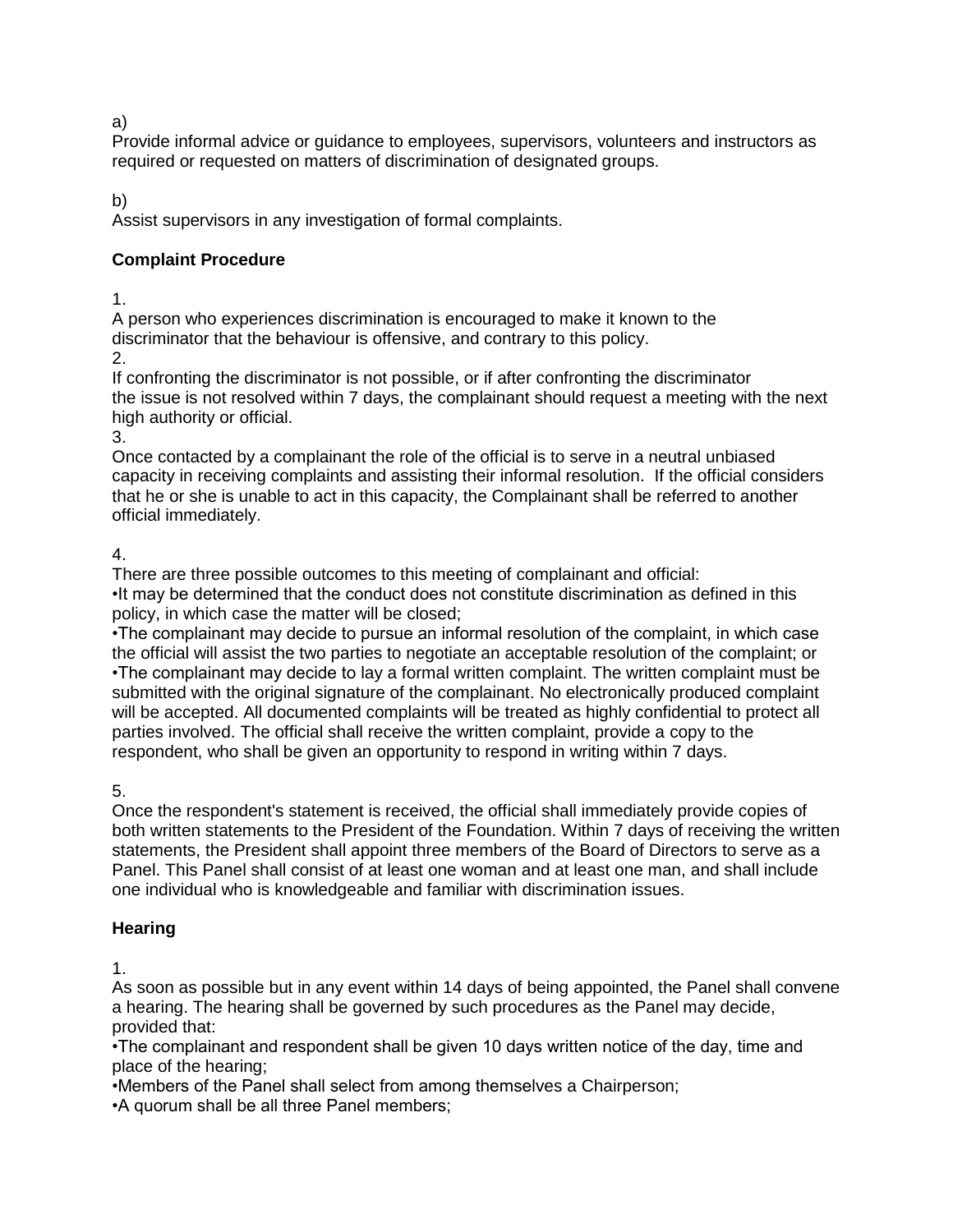•Decisions shall be by majority vote. If a majority vote decision is not possible, the vote of the Chairperson shall be the decision of the Panel;

•Both parties shall be present at the hearing to give evidence and to answer questions of the other party and of the Panel. If the complainant does not appear, the matter shall be dismissed. If the respondent does not appear, the hearing shall proceed.

•The complainant and respondent may be accompanied by a representative or adviser. Should the complainant and/or respondent choose to have legal counsel, they shall be responsible for any costs incurred.

2.

As soon as possible but in any event within 14 days of the hearing, the Panel shall present its findings in a report to the President (or Executive Officer who appointed the Panel) with a copy provided to both the complainant and respondent. This report shall contain:

•a summary of the relevant facts;

•a determination as to whether the actions complained of constitute discrimination as defined in this policy;

•if the actions constitute discrimination; recommend disciplinary action against the respondent and recommend measures to remedy or mitigate the harm or loss suffered by the complainant. 3.

If the Panel determines that the allegations of discrimination are false, vexatious, retaliatory or frivolous, their report shall recommend disciplinary action against the complainant. **Discipline** 

1.

When recommending appropriate disciplinary action, the Panel shall consider factors such as:

•the nature and severity of the harassment

•whether the harassment was an isolated incident or part of an ongoing pattern

•whether the harasser had been involved in previous discrimination incidents

•whether the discriminator admitted responsibility and expressed a

willingness to change

2.

In recommending disciplinary sanctions, the Panel may consider the following

options, singly or in combination, depending on the nature and severity of the discrimination: •verbal apology

•written apology

•letter of reprimand from the organization

•a fine or levy

•referral to counselling

•removal of certain privileges of membership or employment

•demotion or a pay cut

•temporary suspension with or without pay

•termination of employment or contract

•expulsion from membership

•any measure stated in the Code of Conduct.

3.

Communication of the disciplinary findings and sanctions imposed by the Panel will be communicated in a written report to all parties involved within 7 days of the Panel decision.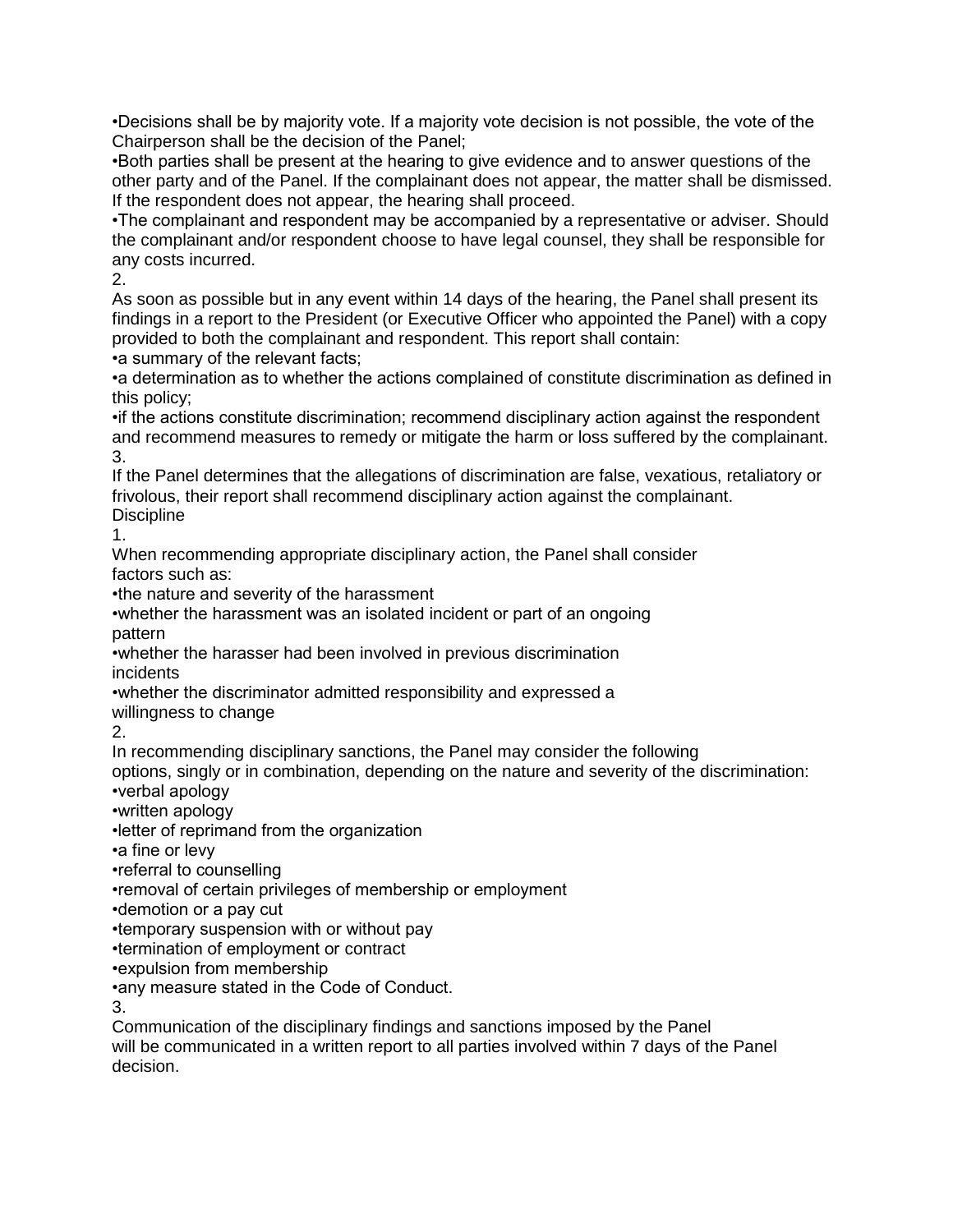## **Appeals**

1.

Both the complainant and respondent shall have the right to appeal the decision and recommendations of the Panel. A notice of intention to appeal, along with grounds for the appeal, must be provided within 14 days of the complainant or respondent receiving the Panel's report. It must be sent to the person identified in the internal dispute resolution process as defined below.

2.

Permissible grounds for an appeal are:

a)

the Panel did not follow the procedures laid out in this policy;

b)

members of the Panel were influenced by bias; or

c)

the Panel reached a decision which was grossly unfair or unreasonable.

3.

Internal Dispute Resolution Process

a)

When appealing a decision, the complainant or respondent also has an obligation to recognize the structure, responsibilities and authorities of the different committees within the Foundation. As well, Foundation committees must understand that their actions may be reviewed and changed by a higher authority.

b)

Settlement of these disputes should be reached through an appeal procedure that conforms to the principles of fairness, justice and due process.

c)

The appeal must be provided to the next high authority. The head of that authority shall either convene a meeting of his or her committee or a subcommittee of three or more members. The person whose decision is being appealed shall not be a member of the reviewing panel.

# **General Provisions**

# **1. Preamble**

**1.1:** The Foundation recognizes the right of any Registered Participant to appeal the decisions of the Foundation, including those relating to matters such as harassment, discipline, and governance (e.g. election processes, interpretations of by-laws, undeclared conflicts of interest). **1.2:** The purpose of this policy is to enable disputes with Registered Participants to be dealt with fairly, expeditiously and affordably within the Foundation, without having to have recourse to formal legal procedures.

**1.3:** The adjudication procedure described in this policy conforms to the principles of natural justice and procedural fairness:

a) The right to be heard in a dispute.

b) The right to be judged objectively and impartially.

c) The right to be judged by objective, impartial persons.

# **2.: Definitions**

Appellant: Refers to a Registered Participant of appealing a decision of the Foundation;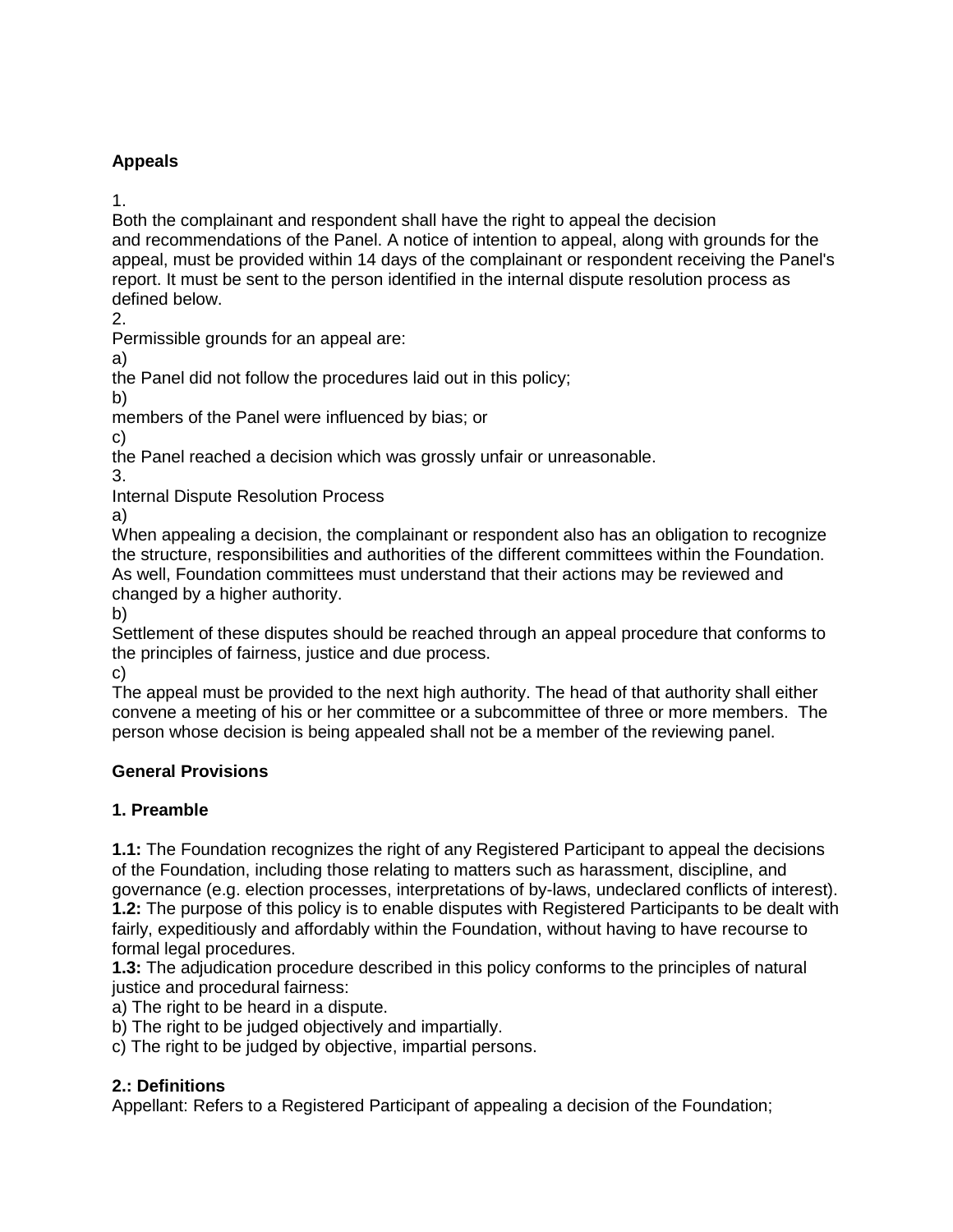Arbitration: Refers to the arbitration process as established by the Canadian Sport Dispute Resolution Code, as amended from time to time;

Days: Means total days, irrespective of weekends or holidays;

Mediation: Refers to the mediation process as established by the Canadian Sport Dispute Resolution Code, as amended from time to time;

Registered Participants: Refers to individuals who are registered to participate in Foundation programs and activities, including, but not limited to, youth, instructors, volunteers, directors, officers, medical and paramedical personnel, case managers, administrators, agency partners, employees and contractors;

Case Manager: Refers to the person appointed to oversee and manage the specific case. This person can be anybody who has no involvement with the decision being appealed, as provided in Section 5;

Panel: Refers to the appeal panel established as provided by Section 7;

Respondent: Refers to the body, person or persons whose decision is being appealed; and Written Statement: Refers to the response submitted by the Respondent(s).

#### **3. Scope of Appeal**

**3.1.:** Any Registered Participant of the Foundation who is affected by a decision of the Board of Directors, of any Committee of the Board of Directors, or of any body or individual who has been delegated authority to make decisions on behalf of the Foundation or its Board of Directors, will have the right to appeal that decision, provided there are sufficient grounds for the appeal, as set out in Section 8;

**3.2.:** This appeal policy will not apply to decisions relating to:

a)

The Athlete Assistance Program (AAP) policies and procedures established by Sport Canada;

b)

Contractual matters between the Foundation and its Registered Participants for which another dispute resolution process exists under the provisions of the applicable contract;

c)

Employment matters or matters of operational structure, staffing or volunteer leadership opportunities;

d)

Criminal offences for which the Appellant(s) is/are seeking a criminal conviction.

#### **4. Timing of Appeal**

**4.1.:** Registered Participants who wish to appeal a decision will have 15 days from the date they received notice of the decision, to submit their appeal in writing to the Executive Director, who will appoint a Case Manager;

**4.2.:** Any Registered Participant wishing to submit the written appeal beyond the 15-day period must provide a written request stating reasons for an exemption to the requirement of Sub-section 4.1;

**4.3.:** The decisions to allow or not the exemption as provided by Sub-section 4.2 will be at the discretion of the Panel as establish in conformity with Section 7.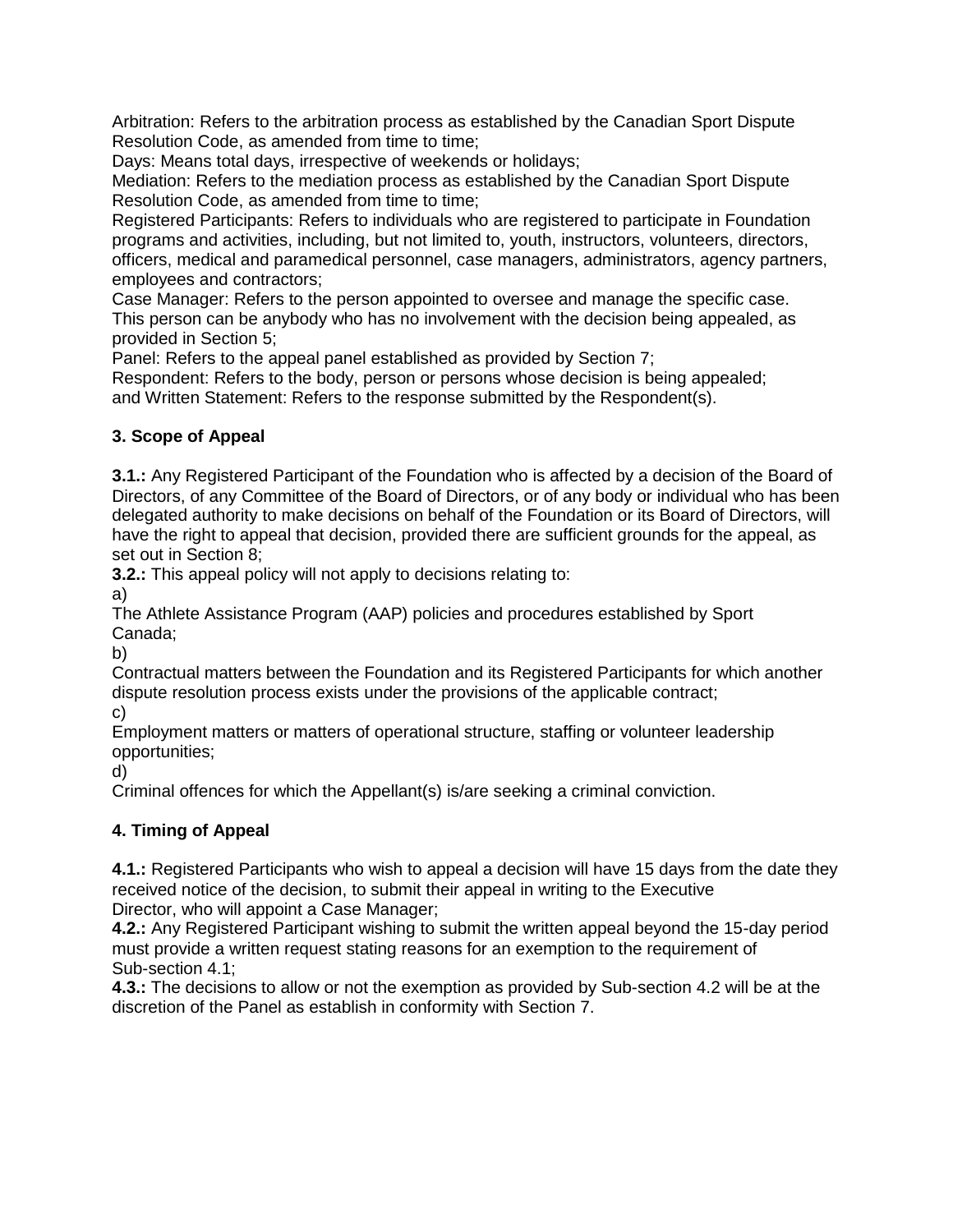#### **Procedure**

#### **5. Appeal Document and Discussion**

**5.1.:** The Foundation's Executive Director shall appoint a Case Manager to oversee management and administration of appeals submitted in accordance with this Policy. The Case Manager has an overall responsibility to ensure procedural fairness is respected at all times in this Policy, and to implement the Policy in a timely manner. More particularly, the Case Manager has a responsibility to:

a)

Receive the appeal document;

b)

Determine if appeals lie within the jurisdiction of this Policy;

c)

Determine if appeals are brought in a timely manner;

d)

Determine if appeals are brought on permissible grounds;

e)

Appoint the appeal panel to hear appeals and/or determine the preliminary questions set out in paragraph 5.1 (a) to (d) above;

f)

Determine the format of the appeal hearing;

g)

Coordinate all administrative and procedure aspects of the appeal;

h)

Provide administrative assistance and logistical support to the appeals panel as required; and

i)

Provide any other service or support that may be necessary to ensure a fair and timely appeal proceeding.

**5.2.:** Registered Participants who wish to appeal a decision of the Foundation that affects them must apply to the Case Manager to initiate the appeal process by completing a formal, written appeal document. The appeal process does not begin until such application is made.

**5.3.:** The formal Appeal Document will state:

a)

The name(s) of the Appellant(s);

b)

The coordinates of the Appellant(s);

c)

The name(s) of the Respondent(s);

d)

The decision being appealed;

e)

The grounds for the appeal;

f)

A summary of the evidence that supports these grounds;

g)

A list of the witnesses to be called at the hearing

with a summary of the evidence to be provided by them;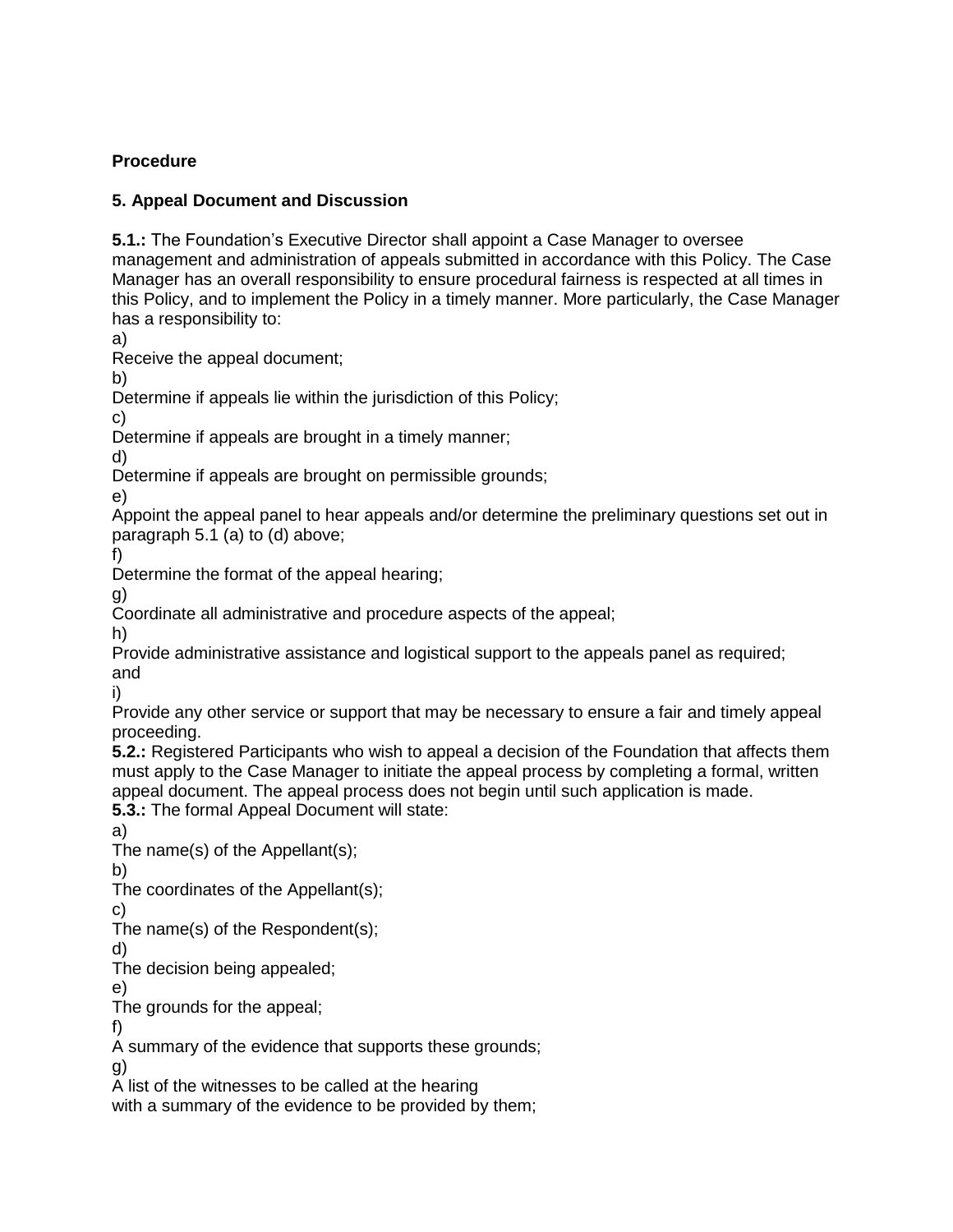h) The remedy sought;

i)

Whether or not representative(s) will be present; and

j)

Any request for timing-exemption, as provided by Sub-section 4.2, when required.

**5.4.:** Upon receiving the written Appeal Document, the Case Manager will discuss the circumstances with the Appellant(s) and, without any delay, will notify the Respondent(s) in writing and forward a copy of the Appeal Document to the Respondent(s);

**5.5.:** Before proceeding further, the Case Manager will ensure that the Appellant(s) and the Respondent(s) have attempted to resolve the dispute privately between themselves, by any mean possible in the circumstances. If this attempt is not successful, the Case Manager must be informed within five days of his/her receipt of the Appeal Document. It is expected that most issues will be resolved at this level.

**5.6.:** If the issue is not resolved at this stage, the Case Manager may refer the appeal to Resolution Facilitation, a service of the dispute resolution secretariat of the Sport Dispute Resolution Centre of Canada or its successor. Resolution Facilitation is a process that enables the parties involved in a dispute to better communicate with each other and to resolve their dispute through an amicable settlement.

## **6. Screening of Appeal**

**6.1.:** Within two working days of receiving the Appeal Document, the Case Manager will determine whether there are appropriate grounds for the appeal, as set out in Sub-section 8; **6.2.:** The facts as alleged by the Appellant(s) in the Appeal Document shall be presumed to be correct unless such facts are, to the knowledge of the Case Manager, clearly erroneous; **6.3.:** If the appeal is denied on the basis of insufficient grounds, the Appellant(s) and the Respondent(s) will be notified in writing without delay of this decision and its reasons; **6.4.:** If the Appellant(s) believe(s) the Case Manager has made an error in denying the right to appeal a decision, the matter may be referred to Arbitration or Mediation, such Arbitration or Mediation to be administered under the Canadian Sport Dispute Resolution Code, as amended from time to time.

## **7. Appeal Panel**

**7.1.:** Within ten days of having received the Appeal Document, the Case Manager will initiate the establishment of a Panel as follows:

a)

The Panel will be comprised of three individuals;

b)

The Panel will consist of one person nominated by the Appellant(s), one person nominated by the Respondent(s) and the third person, who shall act as chairperson of the Panel, nominated by the Appellant(s)' and Respondent(s)' nominees to the Panel, or failing agreement by such nominees, appointed by the Case Manager;

**7.2.:** All three Registered Participants of the Panel must be nominated respecting the following conditions:

a)

They must have no significant relationship with the affected parties;

b)

They must have no involvement with the decision being appealed;

c)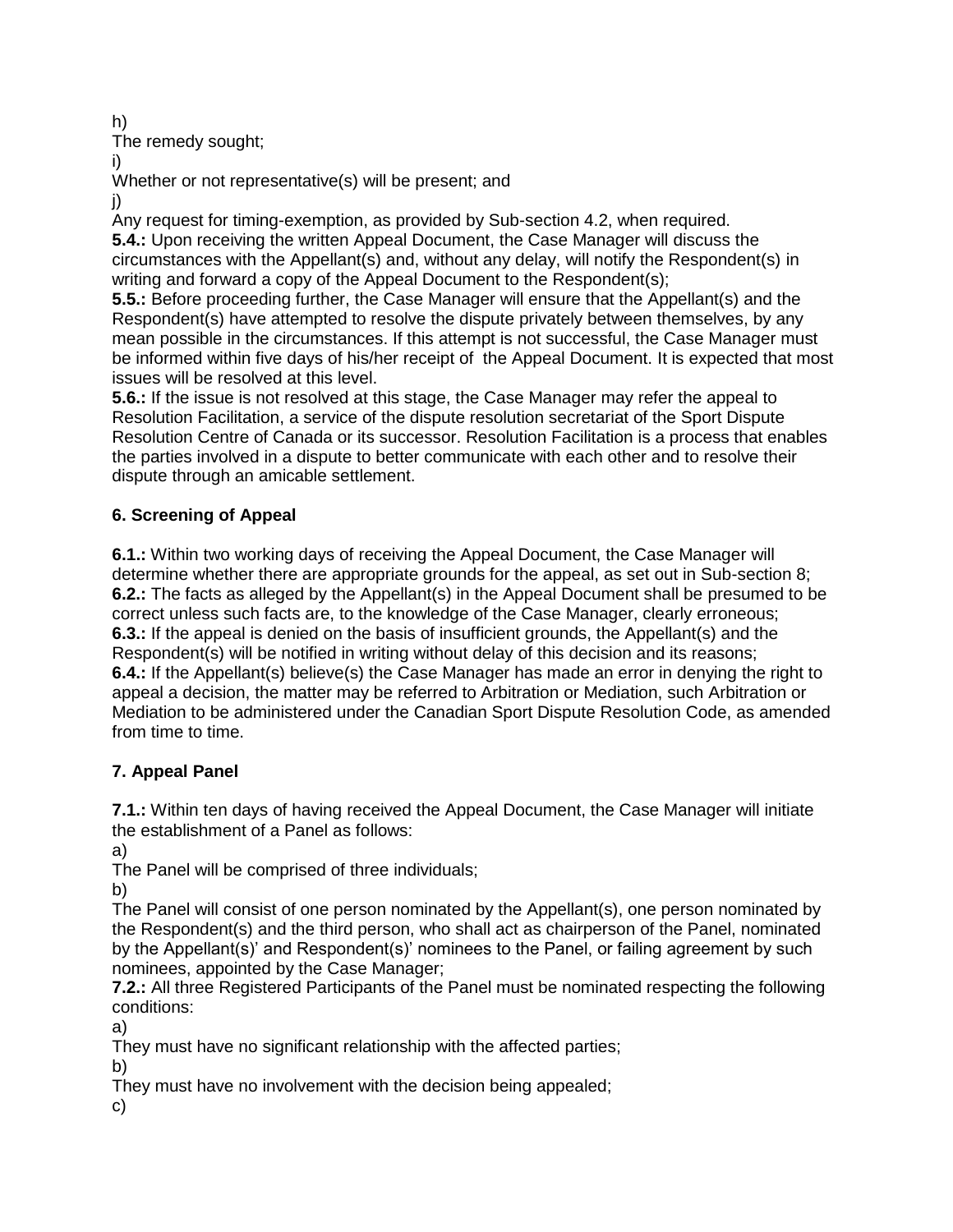They must be free from any actual or perceived bias or conflict of interest;

**7.3.:** As soon as they are nominated, the Registered Participants of the Panel will be forwarded a copy of the Appeal Document.

## **8. Grounds for Appeal**

**8.1.:** An appeal may be heard only if there are sufficient grounds for the appeal. Sufficient grounds include, but are not limited to, the Respondent:

a)

Making a decision for which it did not have authority or jurisdiction as set out in governing documents;

b)

Failing to follow procedures as laid out in the bylaws or approved policies of the Foundation; c)

Making a decision which was influenced by bias, where bias is defined as a lack of neutrality to such an extent that the decision-maker is unable to consider other views or that the decision was made on the basis of, or significantly influenced by factors unrelated to the merits of the decision;

d)

Exercising its discretion for an improper purpose;

e)

Making a decision that was grossly unreasonable or unfair.

## **9. Preliminary Conference**

**9.1.:** Within seven days of receiving the Appeal Document, the Panel will hold a conference to consider various preliminary issues, such as, but not limited to, the following:

a)

Date and location of the hearing;

b)

Timelines for exchange of documents;

c)

Format of the appeal (written or oral submissions or a combination of both);

d) Clarification of issues in dispute;

e)

Clarification of evidence to be presented to the Panel;

f)

Order and procedure of hearing;

g)

Any procedural matter;

h)

Clarification of remedies sought;

i)

Any other matter that may assist in expediting the appeal proceedings.

**9.2.:** The preliminary conference can be held by conference-call or in person, depending on the circumstances: this decision is at the sole discretion of the Chairperson and may not be appealed;

**9.3.:** The participants in the preliminary conference shall be the Appellant(s), the respondent(s), their representatives, if any, the Case Manager and the Panel;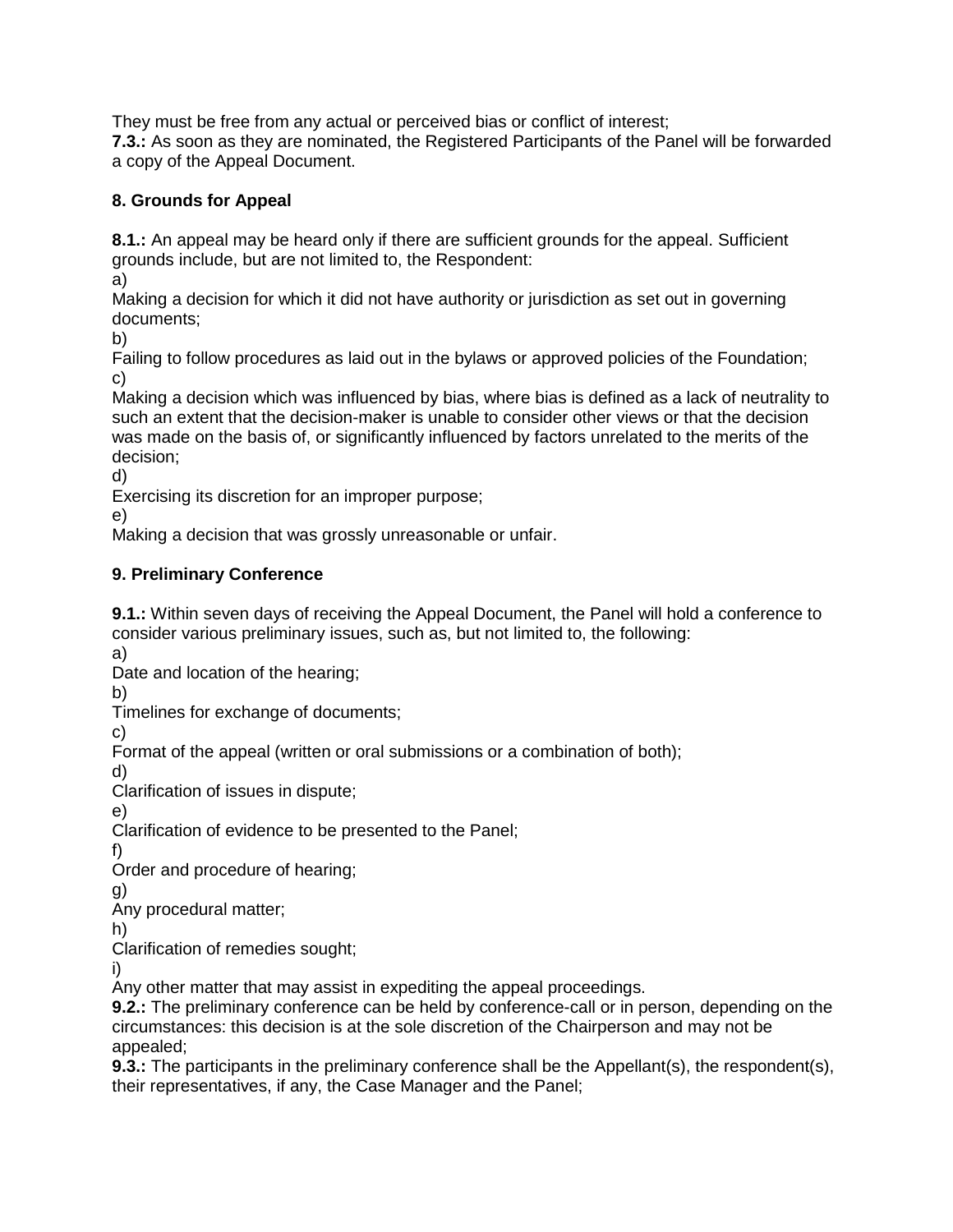**9.4.:** The Chairperson and the Case Manager shall arrange the preliminary conference and its precise date and time in concert with the participants;

**9.5.:** The Panel may delegate to its Chairperson the authority to deal with these preliminary matters;

**9.6.:** The Case Manager shall act as secretary of the preliminary conference and shall confirm in writing to the Appellant(s) and Respondent(s) the appeal procedure established at this preliminary conference within two working days after the conclusion of such conference, and after having received the written confirmation approved by the Panel.

### **10. Procedure for Appeal**

**10.1.:** The Panel shall govern the hearing by such procedures as it deems appropriate, provided that the following directives be applied:

a)

The appeal shall be heard as quickly as reasonably possible, having regard to the nature of the appeal, and the circumstances of the case;

b)

All three Registered Participants of the Panel shall hear the appeal, but a majority in favour of the same result shall be sufficient to effect a decision;

c)

Each party shall have the right to be represented at the hearing;

d)

Copies of any written documents which any of the parties would like the Panel to consider shall be provided to the Panel, and to all parties, within the time limits established during the preliminary conference or by the Panel;

e)

The appeal may proceed on the basis of written submissions and documentation if all parties to the appeal consent;

f)

If the decision of the Panel may affect another party to the extent that the other party would have recourse to an appeal in their own right under this policy, that party will become a party to the appeal in question and will be bound by its outcome;

g)

The Panel may direct that any other person or party participate in the appeal;

h)

For sake of expediency and cost reduction, a hearing either by way of written submissions, via telephone conference or video conference is to be preferred with such safeguards as the Panel considers necessary to protect the interests of the parties;

i)

Unless otherwise agreed by the parties, there shall be no communication between Panel Registered Participants and the parties except in the presence of, or by copy to the other parties.

## **11. Evidence that May be Considered**

**11.1.:** As a general rule, the Panel will only consider evidence that was before the original decision-maker. At its discretion, the Panel may hear new material evidence that was not available at the time of the original decision.